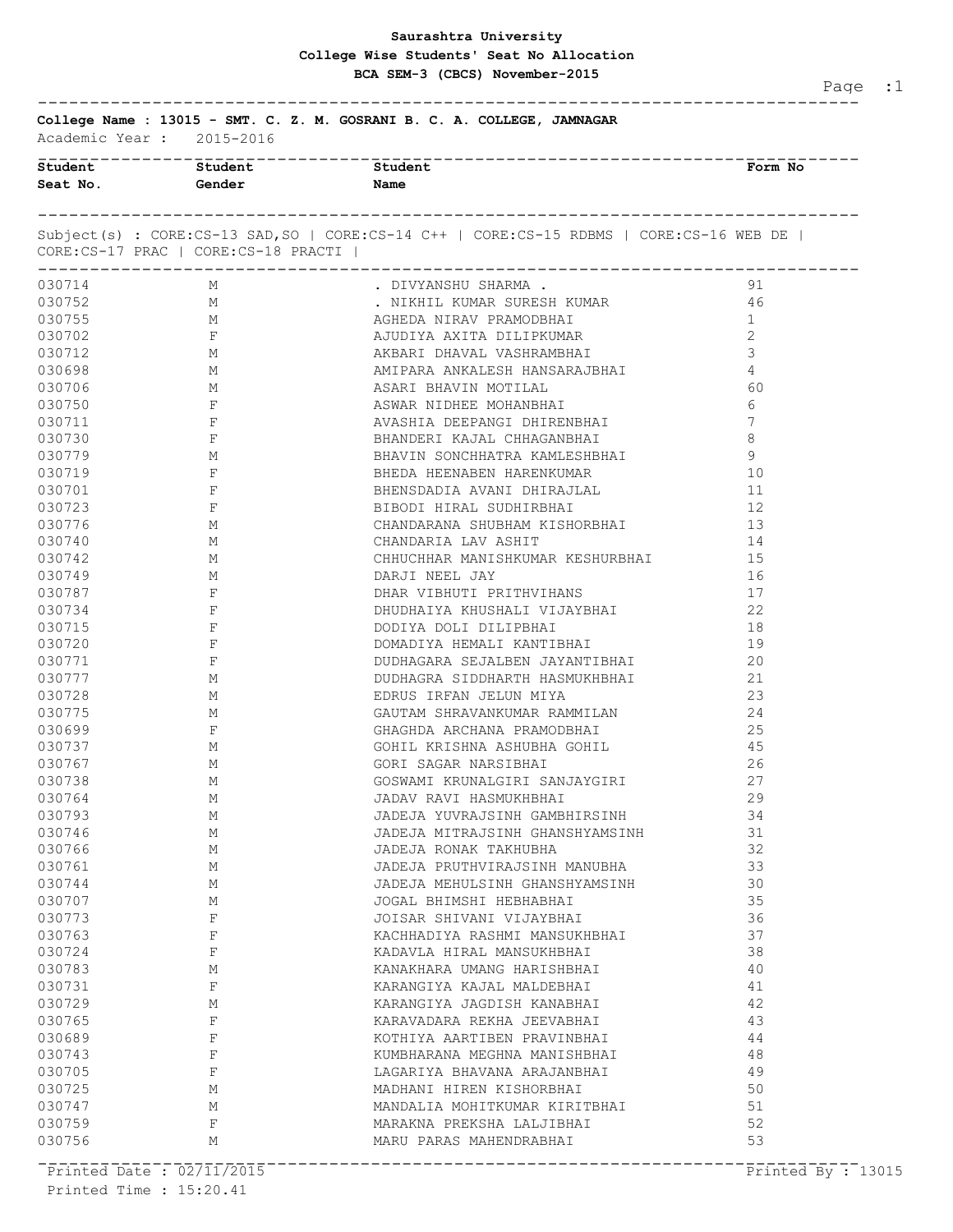## **Saurashtra University BCA SEM-3 (CBCS) November-2015 College Wise Students' Seat No Allocation**

-------------------------------------------------------------------------------

Page :2

**College Name : 13015 - SMT. C. Z. M. GOSRANI B. C. A. COLLEGE, JAMNAGAR**

Academic Year : 2015-2016

|                                                                                                                                                                                                   | Student Student          | <b>Student</b>                                                                                                                                                                 | Form No           |  |
|---------------------------------------------------------------------------------------------------------------------------------------------------------------------------------------------------|--------------------------|--------------------------------------------------------------------------------------------------------------------------------------------------------------------------------|-------------------|--|
|                                                                                                                                                                                                   | Seat No. 6ender Name     |                                                                                                                                                                                |                   |  |
|                                                                                                                                                                                                   |                          |                                                                                                                                                                                |                   |  |
| 030774                                                                                                                                                                                            | M                        | MEDDA SHOVAN.                                                                                                                                                                  | 92                |  |
|                                                                                                                                                                                                   | 030788 F                 | MEHTA VIDISHA ROHITKUMAR                                                                                                                                                       | 54                |  |
|                                                                                                                                                                                                   |                          | 030726 M MIRZA HUSSAIN SHABBIRBHAI                                                                                                                                             | 55                |  |
|                                                                                                                                                                                                   |                          |                                                                                                                                                                                | 5 <sup>5</sup>    |  |
|                                                                                                                                                                                                   |                          |                                                                                                                                                                                | 56                |  |
|                                                                                                                                                                                                   |                          |                                                                                                                                                                                | 57                |  |
|                                                                                                                                                                                                   |                          | MISHRA AMIT G. P. MISHRA<br>MODI TARULKUMAR RAJENDRABHAI<br>MODI TARULKUMAR RAJENDRABHAI<br>MONANI KARAN SHAILESHBHAI<br>MONANI KARAN SHAILESHBHAI<br>MONANI GAURAV KISHORBHAI | 59                |  |
|                                                                                                                                                                                                   |                          |                                                                                                                                                                                | 58                |  |
|                                                                                                                                                                                                   |                          | MUCHHALA PRIYANKA HARISH                                                                                                                                                       | 61                |  |
| $\begin{array}{llll} 0.307708 & & & & \text{F} \\ 0.307758 & & & \text{F} \\ 0.30758 & & & \text{F} \\ 0.30721 & & & \text{F} \\ 0.30697 & & & \text{F} \\ 0.30727 & & & \text{F} \\ \end{array}$ |                          | MUNGARA CHINTAL RAMNIKBHAI                                                                                                                                                     | 62                |  |
|                                                                                                                                                                                                   |                          |                                                                                                                                                                                | 65                |  |
|                                                                                                                                                                                                   |                          |                                                                                                                                                                                | 64                |  |
|                                                                                                                                                                                                   |                          | MUNGRA PARITA LALJIBHAI<br>MUNGRA HEMALI PRAVINBHAI<br>MUNGRA ANJALI JAYSUKHBHAI<br>NALIYAPARA INKAL RAMESHBHAI                                                                | 63                |  |
|                                                                                                                                                                                                   |                          |                                                                                                                                                                                | 66                |  |
|                                                                                                                                                                                                   |                          | NANDA SAGAR MAVJIBHAI                                                                                                                                                          | 67                |  |
|                                                                                                                                                                                                   |                          | NIKHIL KUMAR RAJ KUMAR RAWAT                                                                                                                                                   | 47                |  |
|                                                                                                                                                                                                   |                          |                                                                                                                                                                                | 68                |  |
|                                                                                                                                                                                                   |                          | OZA ANAND MANOJ<br>PANCHASARA DARSHAN BHARAT<br>PANDYA ABHISHEK ANILBHAI<br>PANSARA VAIBHAV SURESHBHAI                                                                         | 69                |  |
|                                                                                                                                                                                                   |                          |                                                                                                                                                                                | 70                |  |
|                                                                                                                                                                                                   |                          |                                                                                                                                                                                | 71                |  |
|                                                                                                                                                                                                   |                          | PARMAR NIRALI HASMUKHBHAI                                                                                                                                                      | 72                |  |
|                                                                                                                                                                                                   |                          | PARMAR ABHISHEK BHARATBHAI                                                                                                                                                     | 73                |  |
|                                                                                                                                                                                                   |                          | PATODIYA HARDIK DHIRUBHAI<br>POPANIYA NIKITA PARBATBHAI<br>RADADIYA BHARGAV JAYSUKHBHAI<br>RADIYA ABHI NAVINBHAI                                                               | 74                |  |
|                                                                                                                                                                                                   |                          |                                                                                                                                                                                | 75                |  |
|                                                                                                                                                                                                   |                          |                                                                                                                                                                                | 77                |  |
|                                                                                                                                                                                                   |                          |                                                                                                                                                                                | 78                |  |
|                                                                                                                                                                                                   |                          | RAMOLIYA AKASH RAMESHCHANDRA                                                                                                                                                   | 79                |  |
|                                                                                                                                                                                                   |                          | RANA ABHAYRAJ SURENDRASINH                                                                                                                                                     | 80                |  |
|                                                                                                                                                                                                   |                          |                                                                                                                                                                                | 81                |  |
|                                                                                                                                                                                                   |                          |                                                                                                                                                                                | 82                |  |
|                                                                                                                                                                                                   |                          |                                                                                                                                                                                | 83                |  |
|                                                                                                                                                                                                   |                          | RATHOD NANDAN RAMESHBHAI<br>RAVAL YASH ANILBHAI<br>ROLA VIKITA RAJENDRABHAI<br>SACHDEV PARESHKUMAR MOTILAL                                                                     | 84                |  |
| 030704 M                                                                                                                                                                                          |                          | SANGHANI BHAUTIK JAMANBHAI                                                                                                                                                     | 86                |  |
| 030786 F                                                                                                                                                                                          |                          | SANGHANI VARSHA HEMRAJBHAI                                                                                                                                                     | 87                |  |
| 030769                                                                                                                                                                                            | M                        | SANGHANI SAGAR HASMUKHBHAI                                                                                                                                                     | 28                |  |
| 030784                                                                                                                                                                                            | М                        | SANGHAVI URVIN DIPAKKUMAR                                                                                                                                                      | 88                |  |
| 030716                                                                                                                                                                                            | F                        | SARDA FORAM HITESH                                                                                                                                                             | 89                |  |
| 030790                                                                                                                                                                                            | М                        | SHAH VISHAL ATULKUMAR                                                                                                                                                          | 90                |  |
| 030736                                                                                                                                                                                            | F                        | SIMARIA KRINA DHIREN BHAI                                                                                                                                                      | 93                |  |
| 030770                                                                                                                                                                                            | М                        | SODHA SANDIPSINH MAHAVIRSINH                                                                                                                                                   | 94                |  |
| 030762                                                                                                                                                                                            | М                        | SOLANKI RAHUL LALJI BHAI                                                                                                                                                       | 95                |  |
| 030792                                                                                                                                                                                            | M                        | SOMPURA YASH RAJESHBHAI                                                                                                                                                        | 96                |  |
| 030782                                                                                                                                                                                            | М                        | TALA TUSHAR BHARTKUMAR                                                                                                                                                         | 98                |  |
| 030745                                                                                                                                                                                            | М                        | THAKAR MITESH VELAJI                                                                                                                                                           | 100               |  |
| 030700                                                                                                                                                                                            | М                        | THAKAR ARJUN HARISHBHAI                                                                                                                                                        | 99                |  |
| 030713                                                                                                                                                                                            | F                        | THAKER DISHA KAMLESHBHAI                                                                                                                                                       | 39                |  |
| 030722                                                                                                                                                                                            | F                        | THANKI HEMALI GIRDHARLAL                                                                                                                                                       | 101               |  |
| 030741                                                                                                                                                                                            | F                        | TRIVEDI MADHAVI HARSHADBHAI                                                                                                                                                    | 103               |  |
| 030710                                                                                                                                                                                            | М                        | TRIVEDI DEEP HARISH                                                                                                                                                            | 102               |  |
| 030780                                                                                                                                                                                            | М                        | VADHIA SUMIT ARJAN BHAI VADHIA                                                                                                                                                 | 97                |  |
| 030772                                                                                                                                                                                            | F                        | VADI SHARMISHTHA GHANSHYAM BHAI                                                                                                                                                | 104               |  |
| 030732                                                                                                                                                                                            | F                        | VARU KAJAL MARKHIBHAI                                                                                                                                                          | 105               |  |
| 030735                                                                                                                                                                                            | F                        | VIBHAKAR KHUSHBU SANJAYBHAI                                                                                                                                                    | 85                |  |
| 030778                                                                                                                                                                                            | М                        | YOGENDRA SINGH PUNDHIR                                                                                                                                                         | 76                |  |
|                                                                                                                                                                                                   |                          |                                                                                                                                                                                |                   |  |
|                                                                                                                                                                                                   | Printed Date: 02711/2015 |                                                                                                                                                                                | Printed By: 13015 |  |